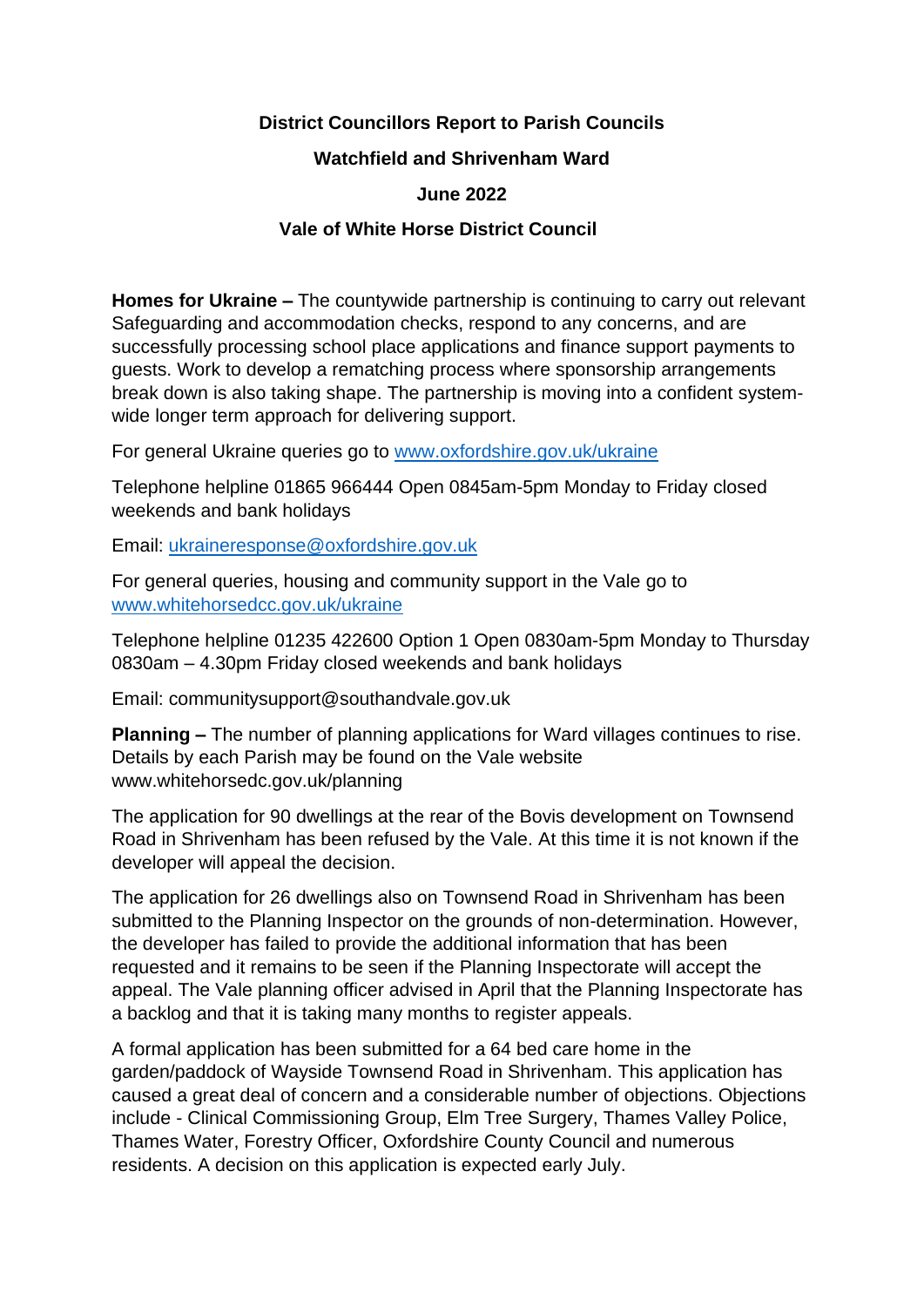The Vale has placed Tree Preservation Orders (TPO's) on the majority of trees on Shrivenham Park Golf Club.

Joint Local Plan consultation – There is still time to comment on the proposals. The consultation runs until 23 June. Consultations are also taking place these are: Sustainability Appraisal Screening and Scoping Report Habitats Regulations Assessment Scoping Report, Draft Settlement Assessment Methodology and Duty to Cooperate Scoping Document. There will be more opportunities to comment on the Joint Local Plan proposals later in the year.

**Council Meeting –** At the full Council meeting held on 18 May at Milton Park it was agreed for the Vale to have a Food and Farming Champion. The Champion, who will be a sitting Councillor, will help to promote food production, distribution, healthy eating and the environment. Further details will be available once the appointment has been made.

**Climate Emergency Advisory Committee** – The next meeting of the Committee will take place on Monday 11 July. The draft minutes of the previous meeting held on Tuesday 5 April are available on the Vale website.

**Swindon CCG/Integrated Care Alliance** – We met with the CCG on 6 May. We received an update on the transformation from CCG to the new ICA which is due to take place later this year. We are awaiting a Newsletter which will enable us to keep Parish Councils updated with health and wellbeing information. Our next meeting is scheduled for Wednesday 29 June.

**Electric Vehicles Charging Points–** EV Charging points have now been installed in Car Parks in Wantage, Abingdon and locally in Faringdon and are fully operational. The charging points are primarily to assist those who do not have access to home charging.

**Faringdon Area Traffic Advisory Committee** – Elaine attended the meeting held on Monday 13 June. Items discussed included the 20mph project, projects for CIL funding, Shrivenham Bypass roundabout, pedestrian crossings and pavements. Although Parishes tend to contact their County Councillor directly with any traffic issues Elaine can also raise matters and report back to Parish Councils. The next FATAC meeting will be held on 12 September.

**Abingdon Outdoor Pool** – for those who use the outdoor pool in Abingdon's Abbey Meadow please note that the pool will only be open for a six week period this summer and will open on 25 July. The reason for this is primarily financial bearing mind the high costs involved in running the pool. Details may be found on the Vale website www.whitehorselottery.co.uk

**White Horse Community Lottery** – The lottery continues to attract new voluntary and charitable groups – remember its free to join!

### **Swindon Borough Council** – **New Eastern Villages**

At last we can relax because the roadworks at the White Hart Roundabout have been completed. Alas that cannot be said for Gablecross and Oxford Road.